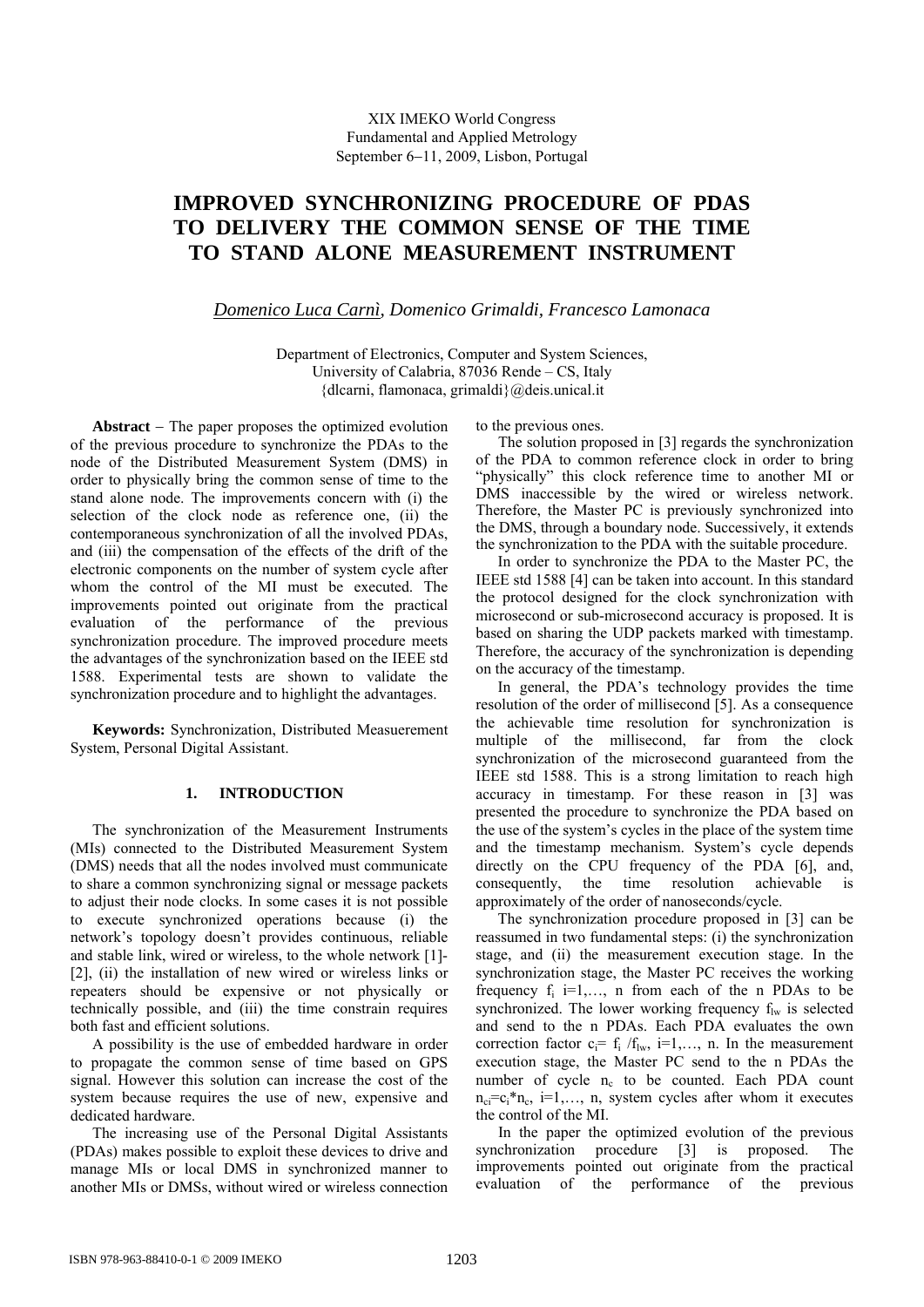synchronization procedure. The main improvements concern with:

- $\blacksquare$  the reference clock. It is not yet the slower clock of PDAs involved into the synchronization, but the node clock. In this way, if the PC is equipped by real time Operating System, new PDA can be added into the group of the synchronized PDAs without to repeat the synchronization for all the PDAs;
- the reduction of the synchronization time. The contemporaneous synchronization of all the PDAs involved owing to the previous selection of the reference clock avoids the synchronization stage;
- the introduction of the look-up table and the regression line to establish the number of system cycles after whom executes the control of the MI. In this way for each PDA the drift of the electronic components can be taken into account, and the accurate correction factor can be evaluated depending on the number of cycles to be counted.

The new improved procedure merges the advantages of the synchronization obtained by applying the IEEE std 1588 to the node clocks and the possibility to extend the common sense of time also in geographical area not reachable by the wired or wireless network.

The paper is organized as follows. In order to made the paper self containing, beginning the time stamp accuracy into PDA is evaluated by experimental tests. The proposed synchronization procedure for PDA is presented. Experimental test results are shown to validate the synchronization procedure and to highlight their advantages.



Fig. 1. Interaction among two PDAs and the Master PC, and measurement of the time delay between the shoot time of the PDAs.

### **2. EXPERIMENTAL TEST TO EVALUATE THE TIME STAMP ACCURACY INTO PDA**

In order to measure the time stamp accuracy obtainable by the PDA, it is implemented the DMS shown in Fig1. On the PDAs run the same control program based on the check of the PDA clock. Fig.2 shows the block scheme of the operations performed by Master PC and the two PDA slaves. By means of the Master PC, the user: (i) set the time TS at which the two PDAs must generate the same signal on the earphone analog output, by sending the broad cast "Shoot message", and (ii) kill the test by sending the broad cast "Kill message". Each PDA in the case receives message "Shoot message" (i) saves the time shoot TS, (ii) checks in



Fig. 2. Block scheme of the interactyions among PDAs and the Master PC to send the shoot time to the PDAs.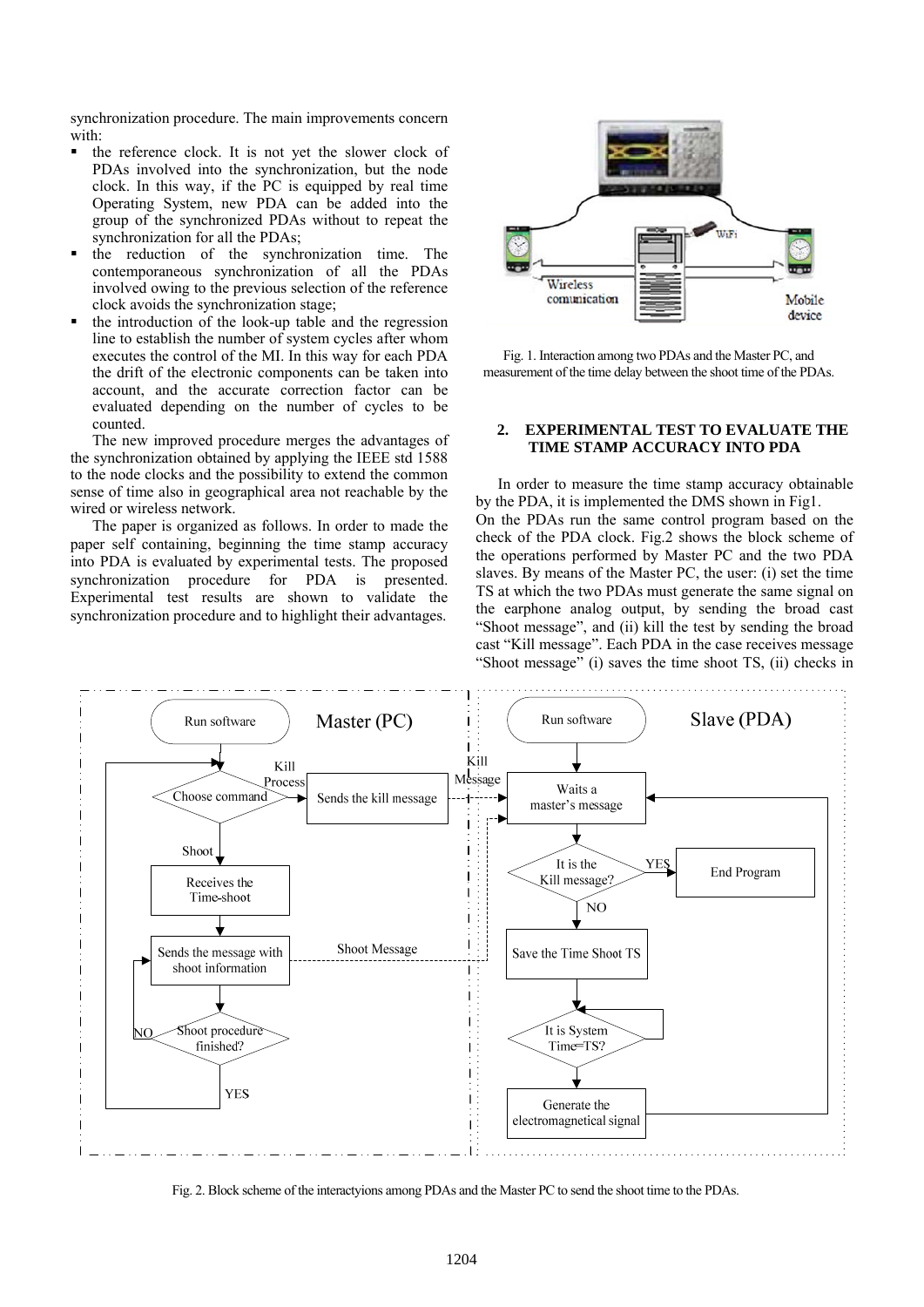

Fig. 3. Sequence of the commands planned to evaluate the delay introduced by the PDAs.

polling cycle the system time provided by the internal clock, and (iii) generates at the established time the output signal.

In the case the received message is "Kill message", each PDA aborts the execution of the program.

The measure of the time delay between the two output signals is performed by using the Digital Storage Oscilloscope (DSO) Tektronix TDS7404 according to the command sequence shown in Fig.4.

In particular, by using the VI of LabView™ implemented on the PC section of the DSO, the oscilloscope trigger is set to made it able to acquire the incoming signals. Successively, the Master sends a broadcast packet to the PDA Slave#1 and the PDA Slave#2. Both slaves count the established number of cycles. When they finish to count, PDA Slave#1 sends the signal to the trigger input of the oscilloscope and PDA Slave#2 sends the signal to the Ch1 of the oscilloscope. The delay is evaluated by the sample number occurring between the trigger and the cross of the established threshold by the acquired signal. Once set the trigger to 50% of the memory length, it needs to detect the first sample overcoming the threshold, only. In particular, denoted by i the half of the record length, j the index corresponding to the sample overcoming the threshold, dt the time between two samples, the time delay between the trigger and the signal is:

The UDP packet loss is detected by taking into account that (i) if only one Slave is involved, it does not send the command to the DSO, and (ii) the Server receives the constant signals around the zero value. In the case both the Slaves are involved, the Server receives previous acquired signal. If the two PDA clocks have the same frequency and are not synchronized, the time difference between the two clocks is observed in the experimental results as the mean value of the synchronization delay different from zero. In this case, however, the interest of the test is devoted to evaluate the standard deviation. This last furnishes the accuracy of the timestamp obtainable by using the PDA clocks.

The performed experimental tests highlight that by analyzing the time interval of 5s, the synchronization delay has mean value equal to 4 ms, and standard deviation equal to 390 ms.

These results highlight the low accuracy of the PDA clocks, and the latency on the access to the clock.

Therefore, by applying the synchronization techniques based on *time stamped message passing* the obtainable accuracy will be of the order of hundred ms, not suitable for measurement purposes according to the IEEE std 1588.

#### **3. PROPOSED SYNCHRONIZATION PROCEDURE**

$$
\Delta t = |(i-j)^* dt|.
$$
 (1)

Fig. 1 shows the block scheme of the proposed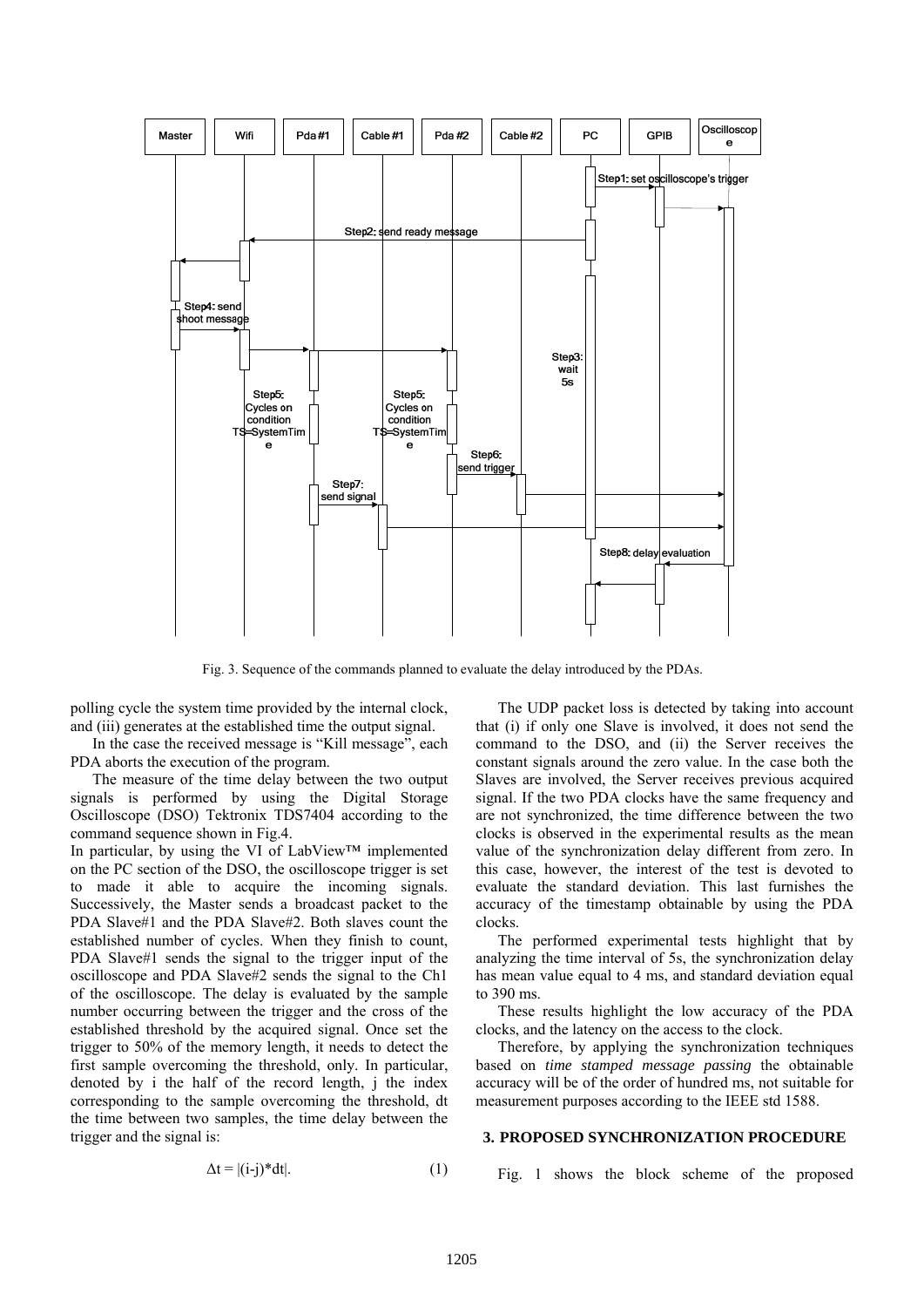

Fig. 4. Block scheme of the programs running on Master PC and PDA to perform the synchronization.

procedure. The grey colored blocks refers to the previous procedure presented in [3].

The Master PC can be configured in three different ways: (i) synchronize mode, (ii) shoot mode, (iii) kill mode.

In the first configuration, the synchronization between Master PC and slave PDAs is performed. In particular, the ith PDA creates an own lookup table with whom the number of cycle  $n_c$  received from the Master PC is converted to  $n_{ci}$ .

In the second configuration, the shoot time in which to execute the measure is established. Through master's interface the shoot time is set and transmitted to the previous synchronized PDAs. Each PDAs, on the basis of the own lookup table, convert the data and executes the control procedure in order to perform the measure in the established time.

The synchronization procedure based on look up table is shown in Fig.5.

In order to build the look up table the following steps are performed. After the handshake procedure, the Master PC send to all Slaves, in broadcast modality, the number of cycles  $n_c$  to be counted. Successively, the Master and all the PDA slaves start the local counter. When Master finishes the count sends the message to PDA slaves that stops the counter and stores in temporary variable the cycles spent in their own counting. Therefore the i-th PDA store the value  $n_{ci}$ . In this way the i-th PDA has the indirect information about the difference between the Master frequency and its own. This procedure is repeated with the same value of  $n_c$ several times to obtain mean value and standard deviation of  $n_{ci}$ . The first row of look up table includes the value of  $n_c$ and the mean value and standard deviation of  $n_{ci}$ . The other rows of the lookup table will be completed by changing the value of  $n_c$ .

During the synchronization procedure, the messages between the Master PC and the PDA are transmitted by using Ad-Hoc WiFi network and the User Datagram Protocol (UDP). This is a protocol not connection oriented and it does not guarantee that the package arrival, or arrival in order, or the time in which they arrive. The absence of these controls helps speed transmission [7]. Based on this, sometimes, packets are lost, so it is necessary to introduce a mechanism of unlock. For this reason, when slave starts the synchronization procedure, more thread start: a thread as counter, a thread to receive UDP packet (using synchronous socket [7]-[8]) and another thread to unlock slave, if blocked. All these threads run with high priority.

After synchronization the lookup table is stored in root directory as lt.txt and lt.dat (lt.dat is necessary to load the same lookup tables in the future). Through the data stored into the lookup table the interpolation curve of the midpoints is calculated to increase the synchronization resolution.

Therefore, if the Master send to the PDAs the number of cycles  $n_c$  not evaluated during the synchronization process, each PDA is able to correct it on the basis of the interpolation curve. In particular, if the value  $n_{ci}$  that the Master sends to the PDA is belonging in the range  $n_1 n_2$  that are values present in the look up table, the PDA corrects  $n_{ci}$  in the value  $\tilde{n}_{ci}$  by:

$$
\widetilde{n}_{ci} = \frac{(n_{ci} - n_1)(n_2 - n_1) + \widetilde{n}_1}{(\widetilde{n}_2 - \widetilde{n}_1)}
$$
(2)

where  $\tilde{n}_1$  and  $\tilde{n}_2$  are the corrected values of  $n_1$  and  $n_2$ respectively.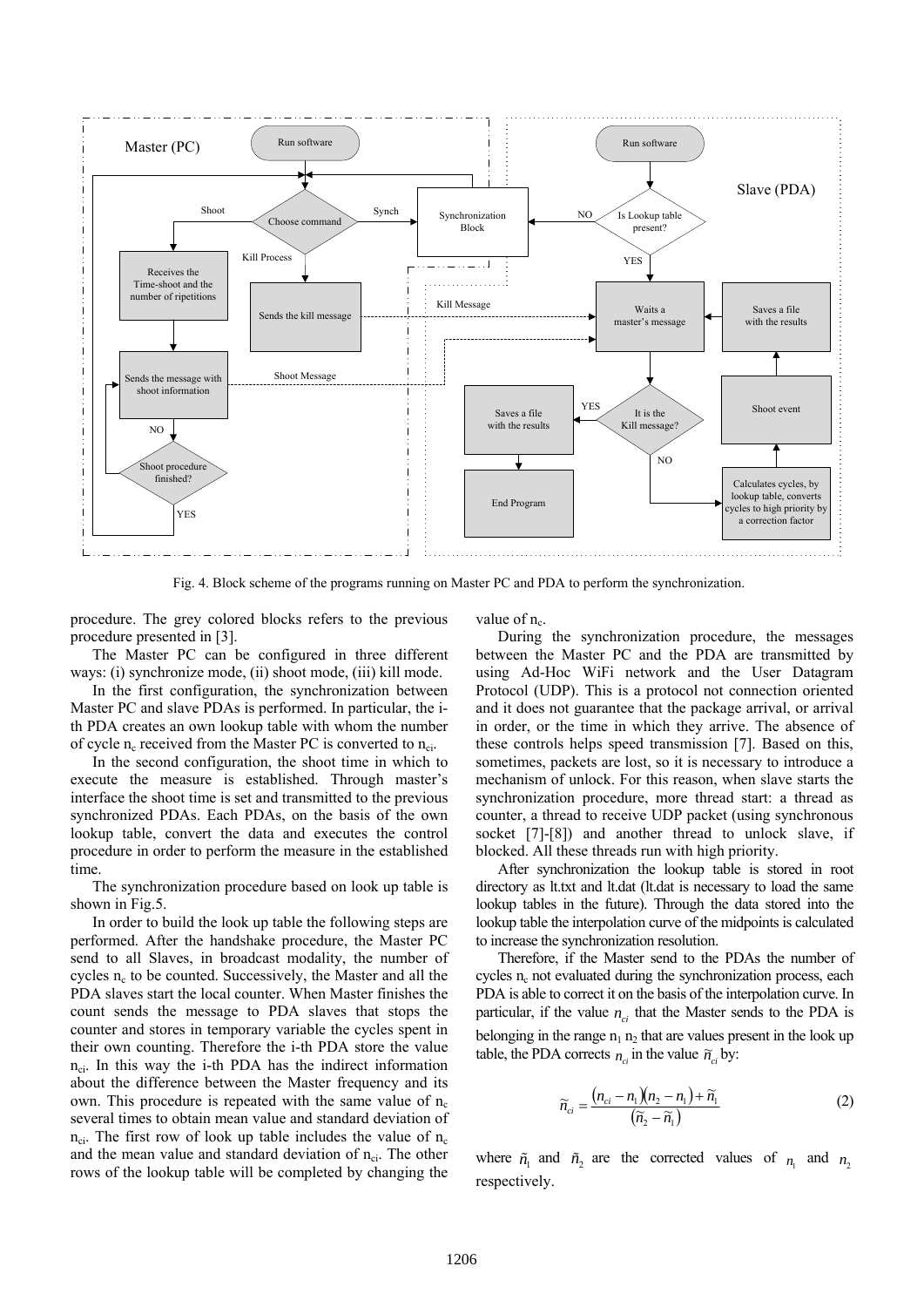

Fig. 5. Synchronization procedure based on look up table and unlock procedures.

After the synchronization the Master backs to the main menu to receive further commands, while the first PDA is ready to

receive the shoot-message or the end-message. In this step in the PDA algorithm all previous threads are killed and only one, in priority 0, is started. If a shoot message is received, the Slave send the WiFi packet or output signal after the number of cycles contained in the same shoot message. The number of cycles is recalculated by using the regression line.

If in the Master is chosen "end program", the Master sends to slave the message that kills threads.

When more PDAs are synchronized, the Master can send a message-shoot through broadcast to all PDAs that should shoot in the same time.

#### **4. EXPERIMENTAL TESTS**

Experimental tests are performed in order to investigate about (i) the behavior of the PDA on the basis of the proposed synchronization procedure, and (ii) the improvement obtained with the improved synchronization

procedure.

The DMS taken into account is shown in Fig.1. The sequence of the commands and operations planned to execute the tests are shown in Fig.3.

The delay is evaluated according with the procedure shown in the second paragraph.

In [3] it is shown that the shape of the output signal of the PDA influences the delay value. In particular, by using the system "beep" the mean value of the time delay is  $\mu=6.7*10^{-4}$  s and the standard deviation is  $\sigma=8.6*10^{-4}$  s. By using the step signal constituted by 4,4 ksamples, the first 2,2 ksamples with value equal to zero and the second 2,2 ksamples with value equal to 250mV, is  $\mu=2.0*10^{-4}$  s and  $\sigma = 6.4*10^{-4}$  s. Therefore, the step signal is used in order to reduce the influence of the shape of the command signal on the time synchronization by PDAs.

The trend of the mean value and the standard deviation of the synchronization delay depend mainly on the priority given to the control process respect to the concurrent process running into the PDA.

In order to assess the advantages of the proposed synchronization procedure, in Fig.6 is shown the trend of the mean value and the standard deviation of the synchronization delay between the shoot time of

the two PDAs versus the number of cycles, with and without the synchronization procedure. It can be noted that the synchronization delay is practically constant once the PDAs are synchronized. In the contrary, without the synchronization the delay increases.

By comparing the results obtained in [3], the introduction of the look-up table and the regression line has permitted to reduce the synchronization time delay.

## **5. CONCLUSIONS**

In the paper is proposed the use of the Personal Digital Assistant (PDA) to share the common sense of time to stand alone Measurement Instruments (MIs).

Once synchronized to the common reference node clock of the Distributed Measurement System (DMS), the PDA is used to physically bring the common sense of time to stand alone MI.

The optimized evolution of the previous procedure to